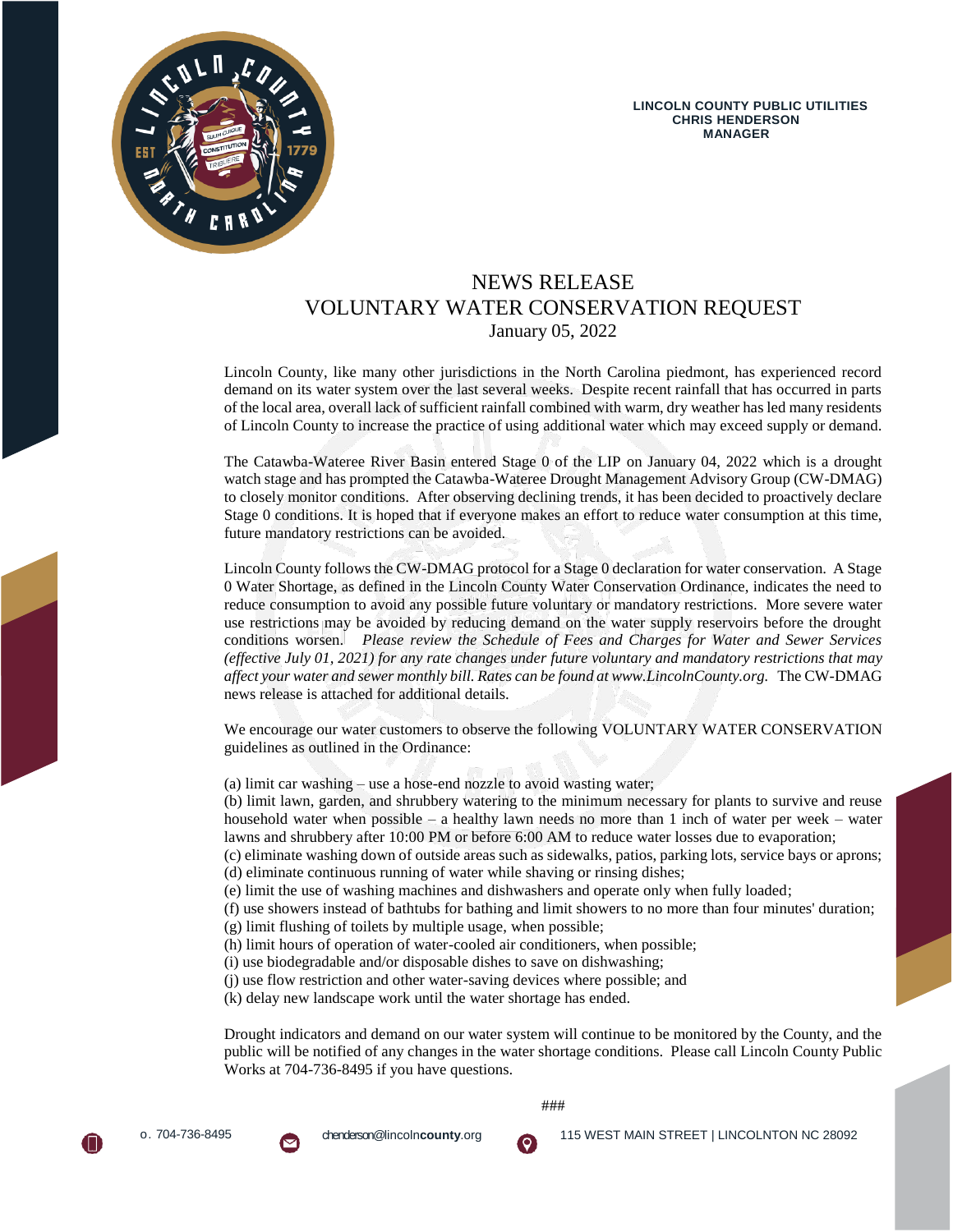# **CATAWBA-WATEREE DROUGHT MANAGEMENT ADVISORY GROUP**

# **News Release** Jan. 4, 2022

Media Contacts: See local water jurisdiction contacts below

# **Unusually Dry Conditions and Low Streamflow Put Catawba-Wateree Basin in Drought Watch**

The Catawba-Wateree Drought Management Advisory Group (CW-DMAG) announced today that dry weather conditions have placed the Catawba-Wateree River Basin in Stage 0 of the group's drought protocol. Stage 0 is a drought watch stage that notifies CW-DMAG members to monitor conditions more closely.

Stage 0 was reached on Jan. 4, 2022.

"There are no required actions by the community at this stage, but water and energy conservation are strongly encouraged, especially with the expected dry months ahead," said Ed Bruce, P.E., Duke Energy, CW-DMAG coordinator. "We will continue to monitor conditions and provide updates as needed to best protect the water supply available to our communities."

Due to significantly limited rainfall in 2021, water storage in the 11-reservoir Catawba-Wateree Basin has decreased and streamflows that feed the reservoirs are below normal. In addition, the U.S. Drought Monitor trigger indicates most of the basin is experiencing worsening drought conditions. Duke Energy rain gauges show the region received less than half the expected rainfall in the final four months of 2021. The rainfall over the past several days, though helpful, was not enough to significantly change the underlying drought conditions.

The group's drought protocol, known as the Low Inflow Protocol (LIP), is the drought management plan major water users in the region use to share responsibility and set priorities to conserve the limited water supply during drought conditions. Stage 0 is the first of five drought stages outlined in the protocol and is a drought watch stage.

CW-DMAG was established in 2006 to monitor drought status and to recommend coordinated actions for CW-DMAG members. CW-DMAG members include the area's public water suppliers and several large industrial users withdrawing water from the rivers and lake system, North Carolina and South Carolina resource agencies, other federal agencies and Duke Energy.

CW-DMAG and the LIP resulted from Duke Energy's relicensing process for the Catawba-Wateree Hydroelectric Project. The LIP is part of Duke Energy's federal operating license issued by the Federal Energy Regulatory Commission (FERC). CW-DMAG meets at least monthly when conditions reach Stage 0 or greater of the LIP. For more information about CW-DMAG and the LIP, visit [www.duke-energy.com/lakes/cwdmag.asp.](http://www.duke-energy.com/lakes/cwdmag.asp)

If community members have specific questions about recommended measures, they are encouraged to contact their local water supplier.

###